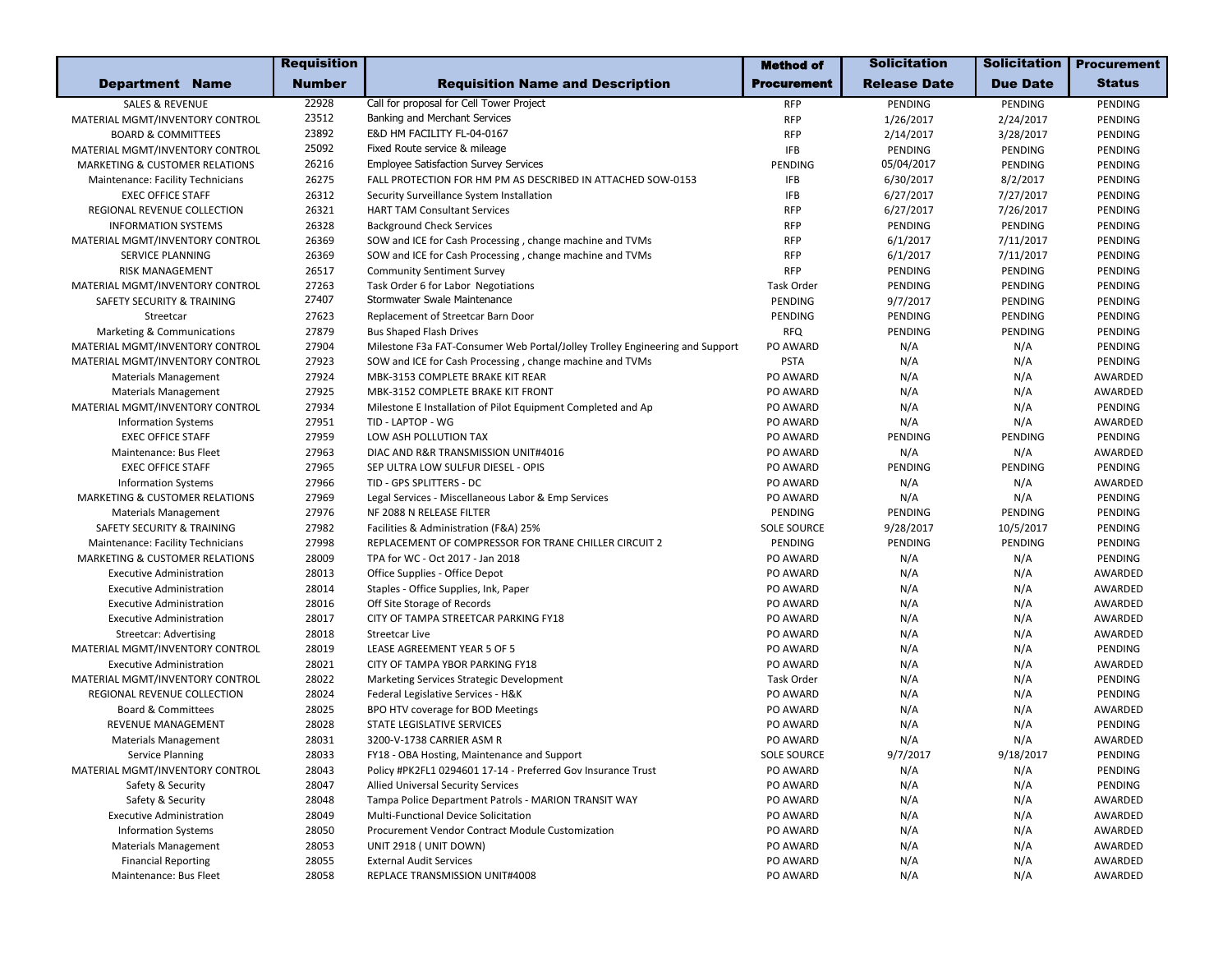|                                           | <b>Requisition</b> |                                                            | <b>Method of</b>   | <b>Solicitation</b> | <b>Solicitation</b> | <b>Procurement</b> |
|-------------------------------------------|--------------------|------------------------------------------------------------|--------------------|---------------------|---------------------|--------------------|
| <b>Department Name</b>                    | <b>Number</b>      | <b>Requisition Name and Description</b>                    | Procurement        | <b>Release Date</b> | <b>Due Date</b>     | <b>Status</b>      |
| <b>Materials Management</b>               | 28065              | B15705-0002 MAG.READ HEAD                                  | PO AWARD           | N/A                 | N/A                 | AWARDED            |
| <b>Operations Admin: Bus Mode</b>         | 28076              | Motorola XPR7000e series Hand Held Radios                  | PO AWARD           | N/A                 | N/A                 | AWARDED            |
| Maintenance: Facility Technicians         | 28080              | REPAIRS TO TANK 2 FOR WARRANTY VERIFICATION                | <b>SOLE SOURCE</b> | N/A                 | N/A                 | PENDING P-CARD     |
| Human Resources                           | 28084              | NEOGOV Insight Software License                            | PO AWARD           | N/A                 | N/A                 | AWARDED            |
| Legal Services:                           | 28088              | Legal Services - Misc. Labor & Employment Legal Services   | PO AWARD           | N/A                 | N/A                 | AWARDED            |
| <b>Business Enterprise Administration</b> | 28090              | Mission Max BBQ Catering                                   | PO AWARD           | N/A                 | N/A                 | AWARDED            |
| <b>Materials Management</b>               | 28113              | 05-52261-000 FAN MOTOR                                     | PO AWARD           | N/A                 | N/A                 | AWARDED            |
| <b>Materials Management</b>               | 28117              | 05-49534-000 VALVE FAN CONTRO                              | PO AWARD           | N/A                 | N/A                 | AWARDED            |
| <b>Customer Service: Bus</b>              | 28119              | FY17 Final Invoice-Yellow Cab Voucher Program              | PO AWARD           | N/A                 | N/A                 | AWARDED            |
| Maintenance: Facility Technicians         | 28125              | HILLSBOROUGH COUNTY TRASH SERVICES                         | PO AWARD           | N/A                 | N/A                 | AWARDED            |
| Maintenance: Facility Technicians         | 28128              | PEST CONTROL                                               | PO AWARD           | N/A                 | N/A                 | AWARDED            |
| Risk & Environmental Management           | 28129              | TPA services for Workers' Compensation Claims Handling     | PO AWARD           | N/A                 | N/A                 | AWARDED            |
| Procurement/Contract Admin.               | 28130              | <b>INVENTORY SERVICES</b>                                  | PO AWARD           | N/A                 | N/A                 | AWARDED            |
| Maintenance: Facility Technicians         | 28133              | BOTTLED WATER DELIVERY                                     | PO AWARD           | N/A                 | N/A                 | AWARDED            |
| Maintenance: Facility Technicians         | 28134              | ANNUAL SERVICE CHARGE 13110 N 27TH ST                      | PO AWARD           | N/A                 | N/A                 | AWARDED            |
| Maintenance: Administration               | 28139              | Key Control System                                         | PENDING            | PENDING             | PENDING             | PENDING            |
| <b>Materials Management</b>               | 28145              | 265755 LOW PH PRESOAK                                      | PO AWARD           | N/A                 | N/A                 | AWARDED            |
| <b>Operations Admin: Bus Mode</b>         | 28152              | <b>Operator Uniforms</b>                                   | PO AWARD           | N/A                 | N/A                 | AWARDED            |
| Finance: Administration                   | 28162              | <b>TURKEY CARDS - 2017</b>                                 | PO AWARD           | N/A                 | N/A                 | AWARDED            |
| Marketing & Communications                | 28163              | COA INDIVIDUAL SCHEDULES - OCTOBER, 2017 MARK-UP - REORDER | PO AWARD           | N/A                 | N/A                 | AWARDED            |
| <b>Information Systems</b>                | 28164              | TID - POWER INJECTORS - RM                                 | <b>RFQ</b>         | N/A                 | N/A                 | PENDING            |
| <b>Materials Management</b>               | 28165              | <b>GROUP 2425 12-VOLT</b>                                  | PO AWARD           | N/A                 | N/A                 | AWARDED            |
| <b>Materials Management</b>               | 28168              | UNITS 1508-(DOWN)-1212 & 1006                              | PO AWARD           | N/A                 | N/A                 | AWARDED            |
| Maintenance: Bus Fleet                    | 28170              | Towing Contract Funding FY18                               | PO AWARD           | N/A                 | N/A                 | AWARDED            |
| Maintenance: Facility Technicians         | 28174              | ELEVATOR INSPECTIONS YBOR MAINTENANCE                      | PO AWARD           | N/A                 | N/A                 | AWARDED            |
| Maintenance: Facility Technicians         | 28175              | MTC ELEVATOR MAINTENANCE                                   | PO AWARD           | N/A                 | N/A                 | AWARDED            |
| Maintenance: Facility Technicians         | 28176              | ELEVATOR MAINTENANCE YBOR ADMINISTRATION                   | PO AWARD           | N/A                 | N/A                 | AWARDED            |
| Maintenance: Facility Technicians         | 28183              | LANDSCAPE SERVICES STOPGAP                                 | PO AWARD           | N/A                 | N/A                 | AWARDED            |
| Risk & Environmental Management           | 28184              | RISK - ACTUARIAL FEE                                       | PO AWARD           | N/A                 | N/A                 | AWARDED            |
| Maintenance: Facility Technicians         | 28186              | SHOP TOWELS AND WALK OFF MATS                              | PO AWARD           | N/A                 | N/A                 | AWARDED            |
| Maintenance: Facility Technicians         | 28189              | <b>GENERATOR INSPECTIONS</b>                               | PO AWARD           | N/A                 | N/A                 | AWARDED            |
| <b>Materials Management</b>               | 28193              | <b>SHOP SUPPLIES</b>                                       | PO AWARD           | N/A                 | N/A                 | AWARDED            |
| Maintenance: Facility Technicians         | 28194              | SHELTER TOWING                                             | PO AWARD           | N/A                 | N/A                 | AWARDED            |
| <b>Materials Management</b>               | 28196              | 102-915 T-K COMPRESSOR A-C R                               | PO AWARD           | N/A                 | N/A                 | AWARDED            |
| Human Resources                           | 28209              | FY17 ADD TO PO 17-000719Physicals and Drug/Alcohol         | PO AWARD           | N/A                 | N/A                 | AWARDED            |
| <b>Human Resources</b>                    | 28210              | FY2018 Physicals and Drug/Alcohol                          | PO AWARD           | N/A                 | N/A                 | AWARDED            |
| <b>Information Systems</b>                | 28211              | TID - FIBER RING DESIGN - DC                               | PO AWARD           | N/A                 | N/A                 | AWARDED            |
| <b>Maintenance: Technical Services</b>    | 28214              | NRV Tire purchases using Florida Sheriffs Assoc contract   | PO AWARD           | N/A                 | N/A                 | AWARDED            |
| Maintenance: Bus Fleet                    | 28216              | PEST CONTROL FOR BUSES                                     | PO AWARD           | N/A                 | N/A                 | AWARDED            |
| <b>Information Systems</b>                | 28225              | TID - Dynamics GP 2015 Upgrade - AP                        | PO AWARD           | N/A                 | N/A                 | AWARDED            |
| Maintenance: Technical Services           | 28235              | MILEAGE BASED TIRE LEASE                                   | PO AWARD           | N/A                 | N/A                 | AWARDED            |
| <b>Materials Management</b>               | 28236              | 20-55185V006 MIRROR ASM CS                                 | PO AWARD           | N/A                 | N/A                 | AWARDED            |
| <b>Materials Management</b>               | 28245              | <b>Remanufacture Allision Transmission</b>                 | PO AWARD           | N/A                 | N/A                 | AWARDED            |
| Maintenance: Facility Technicians         | 28246              | <b>EMERGENCY FENCE INSTALLATION</b>                        | PO AWARD           | N/A                 | N/A                 | AWARDED            |
| <b>Operations Admin: Bus Mode</b>         | 28247              | Acting Director of Transportation                          | PO AWARD           | N/A                 | N/A                 | AWARDED            |
| Capital Planning                          | 28249              | Heavy Maintenace Pre-Design Support                        | <b>RFP</b>         | N/A                 | N/A                 | PENDING            |
| <b>Materials Management</b>               | 28256              | 4956094 NX TURBO ASSY ISM ENG                              | PO AWARD           | N/A                 | N/A                 | AWARDED            |
| <b>Materials Management</b>               | 28261              | 4954315RX FUEL PUMP(2900-2010)                             | PO AWARD           | N/A                 | N/A                 | AWARDED            |
| Marketing & Communications                | 28263              | Marketing Services - TO 6: Mission MAX 2.0                 | PO AWARD           | N/A                 | N/A                 | AWARDED            |
| <b>Materials Management</b>               | 28264              | MBK-3153 COMPLETE BRAKE KIT REAR                           | PO AWARD           | N/A                 | N/A                 | AWARDED            |
| <b>Materials Management</b>               | 28272              | MANAGED HARDWARE, PM AND MAIN BUILDING.                    | PO AWARD           | N/A                 | N/A                 | AWARDED            |
| <b>Information Systems</b>                | 28282              | TID - Project Accounting Assessment and Training - AP      | PO AWARD           | N/A                 | N/A                 | PENDING            |
|                                           |                    |                                                            |                    |                     |                     |                    |